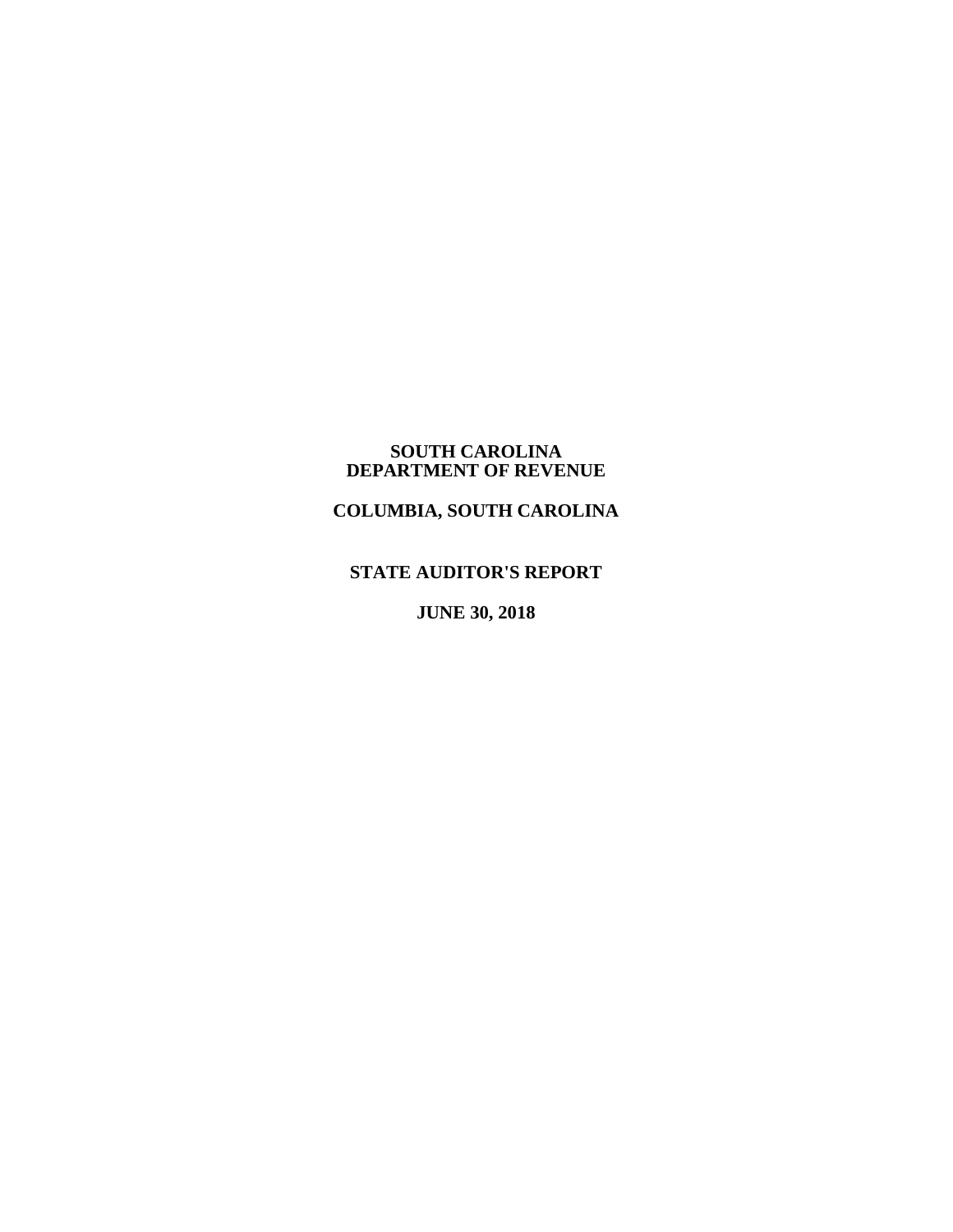

### Independent Accountant's Report on Applying Agreed-Upon Procedures

July 8, 2019

Mr. W. Hartley Powell, Director South Carolina Department of Revenue Columbia, South Carolina

We have performed the procedures described in Attachment 1, which were agreed to by the management of the South Carolina Department of Revenue (the Department), on the systems, processes and behaviors related to financial activity of the Department for the fiscal year ended June 30, 2018. The Department's management is responsible for the systems, processes and behaviors related to financial activity. The sufficiency of these procedures is solely the responsibility of the specified parties in this report. Consequently, we make no representation regarding the sufficiency of the procedures described in Attachment 1 either for the purpose for which the agreed-upon procedures report has been requested or for any other purpose.

This agreed-upon procedures engagement was conducted in accordance with attestation standards established by the American Institute of Certified Public Accountants. We were not engaged to and did not conduct an examination or review, the objective of which would be an opinion or conclusion, respectively, on the systems, processes and behaviors related to financial activity of the Department. Accordingly, we do not express an opinion or conclusion. Had we performed additional procedures, other matters might have come to our attention that would have been reported to you.

The concept of materiality does not apply to findings to be reported in an agreed-upon procedures engagement. Therefore, all findings from the application of the agreed-upon procedures must be reported unless the definition of materiality is agreed to by the specified parties. Management of the Department has agreed that the following deficiencies will not be included in the State Auditor's Report on Applying Agreed-Upon Procedures:

- Errors of less than \$1,000 related to cash receipts and non-payroll cash disbursements transactions.
- Errors of less than \$1,000 related to reporting packages.

This report is intended solely for the information and use of the management of the South Carolina Department of Revenue and is not intended to be and should not be used by anyone other than these specified parties. However, this report is a matter of public record and its distribution is not limited.

George & Kennedy, II

George L. Kennedy, III, CPA State Auditor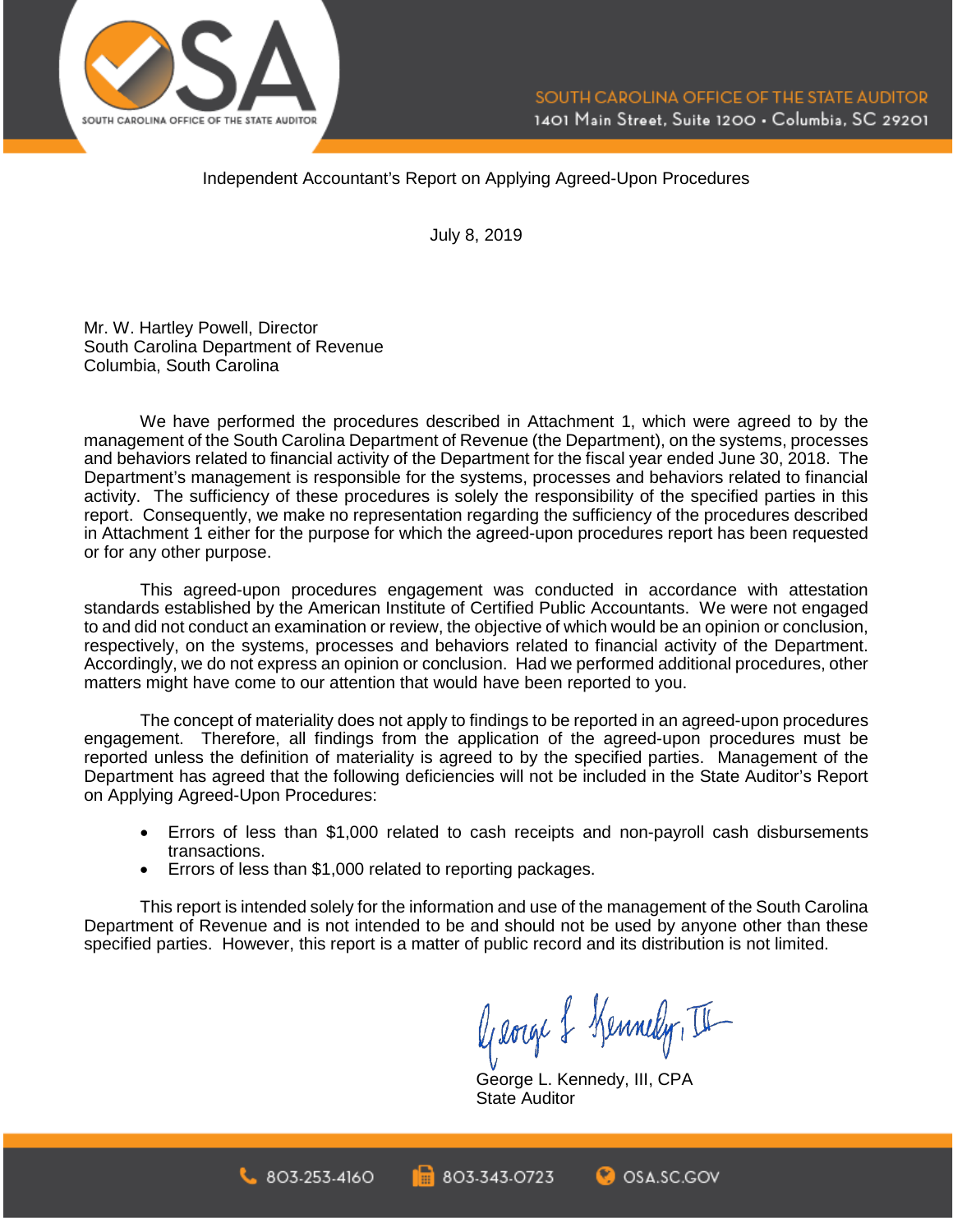# **South Carolina Office of the State Auditor Agreed-Upon Procedures - South Carolina Department of Revenue (R44)**

# **Cash Receipts/Revenues**

- 1. Compare current year revenues at the subfund and account level from sources other than State General Fund appropriations to those of the prior year. Obtain from management an understanding of variations for the following: Earmarked Fund: Misc Transfer-Other Fund (G/L Account 4890040000 [fund 30350000]), Unclassified Revenue (G/L Account 4530050000 [fund 30417000]), Misc Revenue-Deferred Revenue (G/L Account 4530030007), and Non-Cash Asset Donation (G/L Account 4310080000); and Restricted Fund: Sales Tax-EIA (G/L Account 4020020000).
- 2. Haphazardly select ten operating revenue transactions and inspect supporting documentation to:
	- Agree transaction amount, date, payor, document number, and account classification to the general ledger.
	- Determine that revenues/receipts were deposited in a timely manner, in accordance with Proviso 117.1 of the Appropriation Act.
	- Ensure that both revenue collections and amounts charged are properly authorized by law.
	- Determine that receipts are recorded in the proper fiscal year.

We found no exceptions as a result of the procedures.

# **Cash Disbursements/Non-Payroll Expenditures**

- 3. Compare current year non-payroll expenditures at the subfund and account level to those of the prior year. Obtain from management an understanding of variations for the following: General Fund: Equip & Supp-Storage (G/L Account 5030067210) and Rent-Non St Owned Property (G/L Account 5040060000); and Earmarked Fund: IT Contractors (G/L Account 5020077230), Mgmt Consultants (G/L Account 5021500000), Other Cnt-Non-IT & Non-Real Estate (G/L Account 5024990000), Prgms & Lic-EU Computing (G/L Account 5030067131), and Rent-Non St Owned Property (G/L Account 5040060000).
- 4. Haphazardly select fifteen non-payroll disbursements and inspect supporting documentation to determine:
	- The transaction is properly completed as required by Department procedures; invoice(s) agree(s) with general ledger as to vendor, amount, number, and date.
	- All supporting documents and approvals required by Department procedures are present and agree with the invoice.
	- The transaction is a bona fide expenditure of the Department.
	- The transaction is properly classified in the general ledger.
	- The disbursement complied with applicable State laws, rules, and regulations including the State Consolidated Procurement Code, state travel regulations etc.
	- The disbursement was recorded in the proper fiscal year.
	- Clerical accuracy / confirm proper sales/use tax.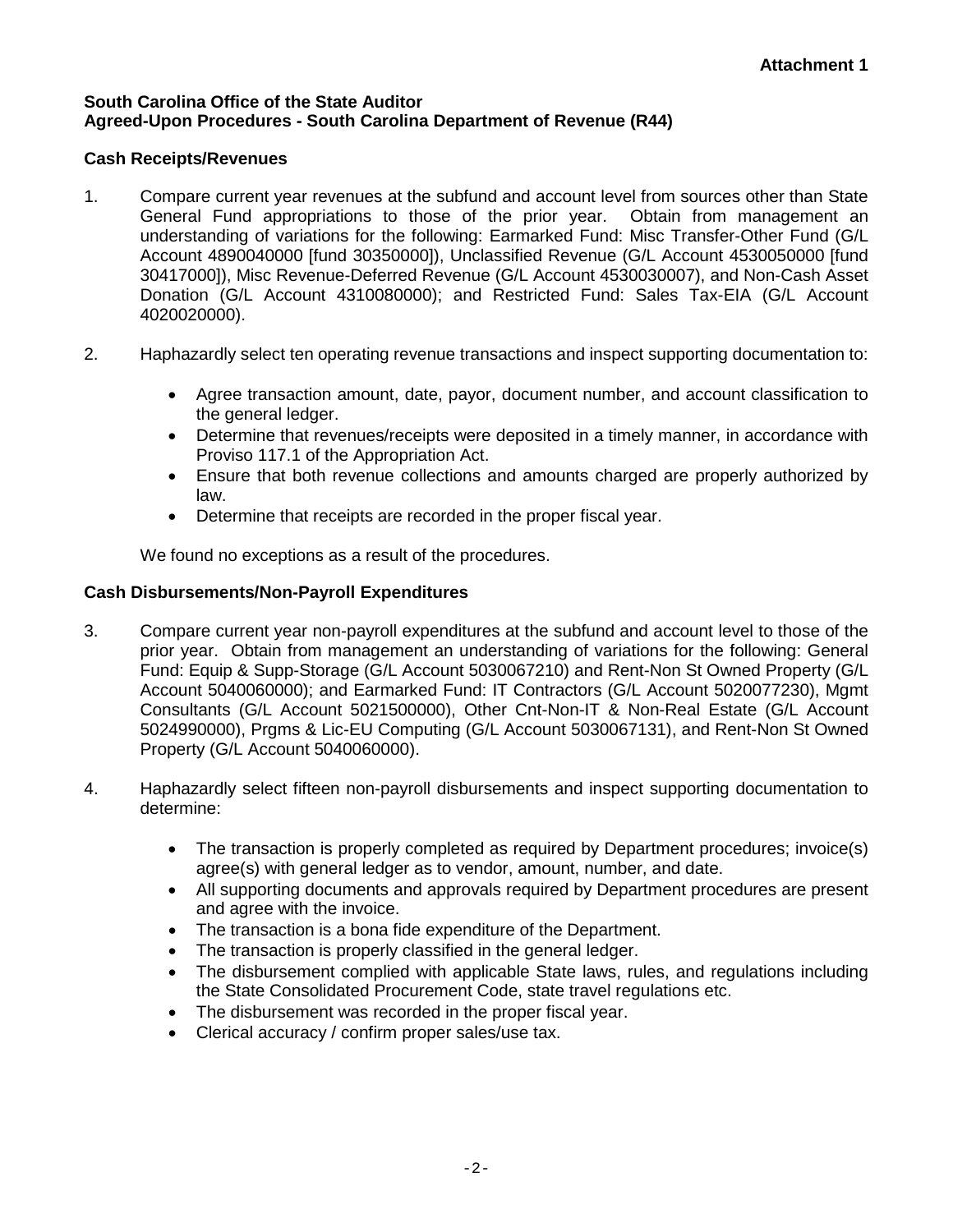# **Cash Disbursements/Non-Payroll Expenditures (Continued)**

- 5. Haphazardly select ten purchasing card transactions from the Office of the State Comptroller General's (CG) listing of purchasing card transactions for Fiscal Year 2018 and inspect supporting documentation to determine:
	- The cardholder is an authorized user.
	- The purchase is authorized based on the cardholder's job title/position.
	- The monthly purchase summary was submitted along with applicable receipts and signed by both the supervisor and cardholder.
	- The purchase did not exceed the single transaction limit or the individual credit limit and there was no indication of transaction splitting.

We found no exceptions as a result of the procedures.

# **Payroll**

- 6. Compute the percentage distribution of fringe benefit expenditures by fund source and compare to the actual distribution of recorded personal service expenditures by fund source. Obtain an explanation of variations greater than 10%.
- 7. Compare the percentage change in personal service expenditures between the current year and prior year to the percentage change in employer contributions expenditures between the current year and prior year. Obtain an explanation of variations greater than 10%.
- 8. Haphazardly select ten employees who terminated employment during the fiscal year to determine if they were removed from the payroll in accordance with the Department's policies and procedures, that the employee's last pay check was properly calculated and that the employee's leave payout was properly calculated in accordance with applicable State law.
- 9. Haphazardly select ten employees hired during the fiscal year to determine if they were added to the payroll in accordance with the Department's policies and procedures and that their first pay check was properly calculated in accordance with applicable State law.

We found no exceptions as a result of the procedures.

# **Journal Entries and Transfers**

- 10. Haphazardly select eight journal entries and two transfers for the fiscal year to:
	- Trace postings to the general ledger, confirming amounts agree with supporting documentation.
	- Confirm transaction is properly approved.
	- Inspect supporting documentation to confirm the purpose of the transaction.

We found no exceptions as a result of the procedures.

#### **Reporting Packages**

11. Obtain copies of fiscal year end reporting packages submitted to the CG. Inspect the Master Reporting Package Checklist to determine the appropriate reporting packages were prepared and submitted by the due date established by the CG's Reporting Policies and Procedures Manual.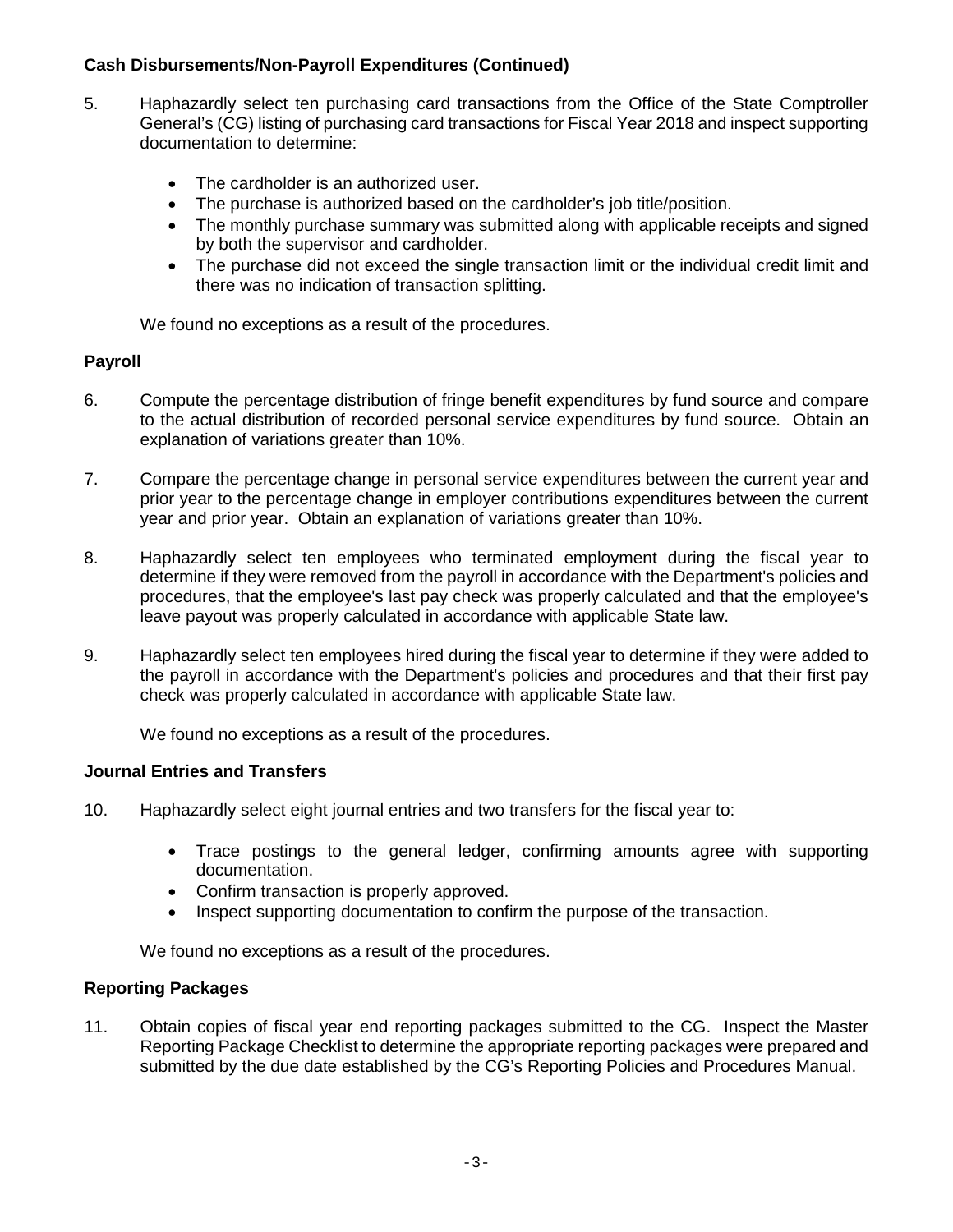# **Reporting Packages (Continued)**

- 12. In addition to the procedure above, perform the following:
	- Cash and Investments Reporting Package

Determine if responses are reasonable/accurate based on inspection of the South Carolina Enterprise Information System (SCEIS) general ledger, the SCEIS Yearend Reporting - Cash and Investments report and/or Department prepared records. In addition, determine if amounts agree to State Treasurer's Office Composite Bank Account reports and year end reconciliations. Further, determine if the Department's petty cash accounts were properly authorized by the Office of the State Auditor.

• Prepaid Expenses Reporting Package

Determine if amounts agree to the SCEIS Yearend Reporting - Prepaid Expenses report and/or Department prepared records. In addition, haphazardly select five prepaid expenses to determine if the amounts were properly classified, calculated and reported based on inspection of the SCEIS general ledger and invoices.

• Operating Leases Reporting Package

Agree applicable effective dates and future minimum lease payments on the Operating Leases Future Minimum Payment Schedule to the prior year Schedule. For any new operating leases reported, determine that the effective dates, periodic minimum payment, current expense, and future minimum payments were accurately reported based on inspection of invoices and lease agreements.

• Litigation Reporting Package

Haphazardly select five transactions from the SCEIS Yearend Reporting – Litigation Expense report to determine if charges were properly coded and approved.

• Subsequent Events Questionnaire

Determine if responses are reasonable/accurate and any required supplemental information was properly prepared and submitted based on inspection of the SCEIS general ledger and/or Department prepared records. In addition, haphazardly select three payables from the Subsequent Events Accounts Payable Worksheet and determine if the amounts were properly classified, calculated and reported and excluded from the original Accounts Payable Reporting Package submission. Further, compare the Annual Leave, Holiday Leave, and Compensatory Leave balances for each employee from the CG's Compensated Absences Report to the balances reflected in SCEIS as of June 30, 2018 to determine if the Department had any unreported late leave submissions.

# **Findings**

#### **Cash and Investments Reporting Package**

The Department responded that cash on hand was properly reflected on the CG petty cash report. However, it was determined that the report did not accurately reflect cash on hand, and there was a net discrepancy of approximately \$16,000.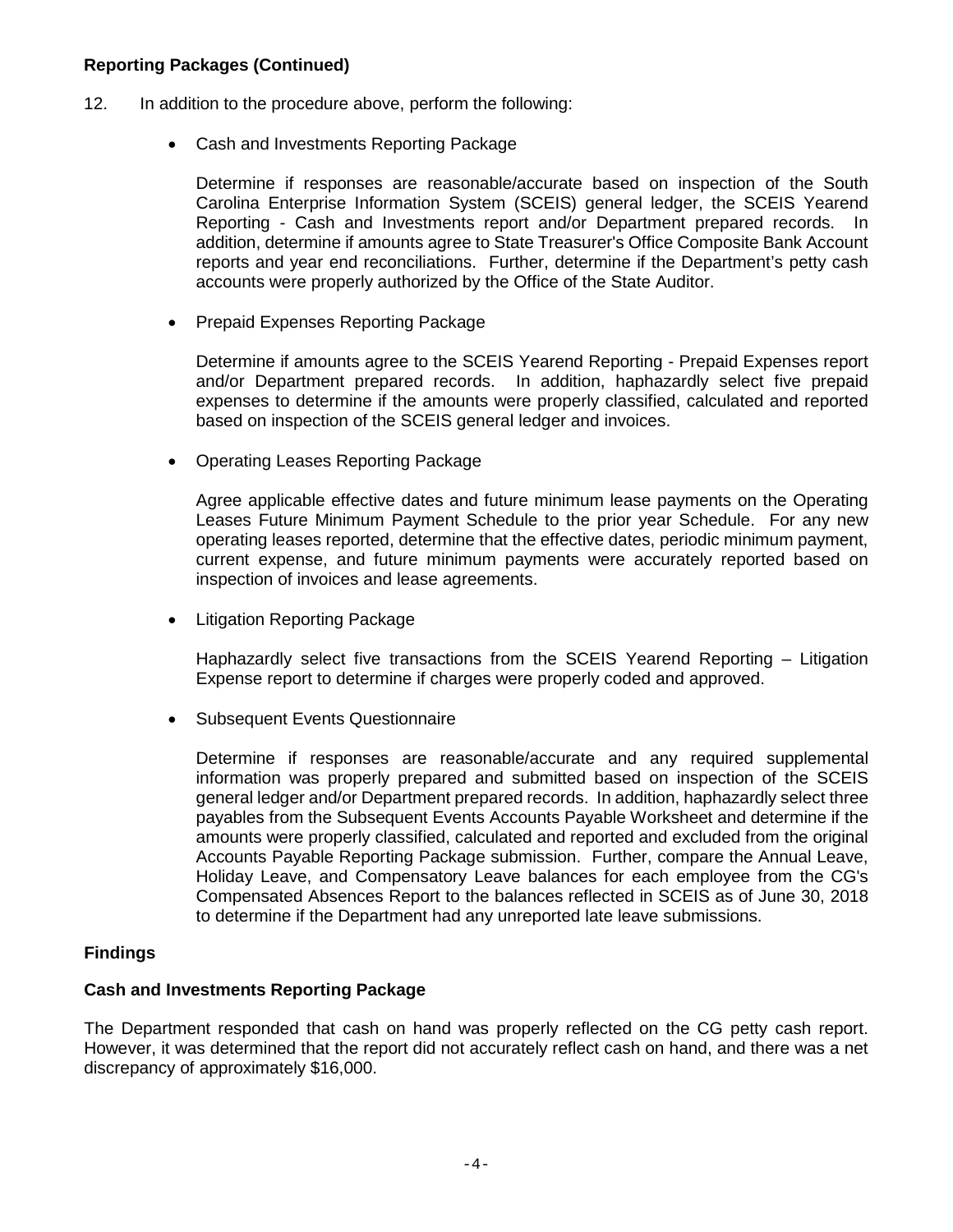# **Reporting Packages (Continued)**

# **Findings (Continued)**

# **Subsequent Events Questionnaire**

The Department indicated that there were no late submissions of leave identified. However, late submissions of leave existed in the leave system when the subsequent events questionnaire was submitted.

### **Management's Response**

For the Cash and Investments Package, an entry to fix the discrepancy was made in FY19, which should prevent this issue from occurring again.

DOR will change its process regarding late submissions of leave in order to better comply with the Subsequent Events Questionnaire.

### **Composite Reservoir Accounts**

- 13. Obtain a listing of Department composite reservoir accounts and confirm with Department management that the listing is complete.
- 14. Obtain fiscal year monthly reconciliations for each composite reservoir account and for four haphazardly selected reconciliations, perform the following procedures:
	- Determine that selected reconciliations were timely performed, reviewed, and properly documented in accordance with State regulations, and are mathematically correct.
	- Agree applicable amounts from reconciliations to the general ledger.
	- Agree applicable amounts from reconciliations to the State Treasurer's Office monthly reports.
	- Determine if reconciling differences were adequately explained and properly resolved.
	- Determine if necessary adjusting entries were made in the accounting records.
- 15. Haphazardly select and inspect five composite reservoir account receipts to determine that they were properly described and classified in the accounting records in accordance with the Department's policies and procedures and State regulations and that they were recorded in the proper fiscal year, and that any retention or remittance of revenue is supported by law.
- 16. Haphazardly select and inspect five composite reservoir account disbursements to determine if these disbursements were properly described and classified in the accounting records in accordance with the Department's policies and procedures and State regulations, were bona fide disbursements of the Department, were paid in conformity with State laws and regulations and that goods and/or services were procured in accordance with applicable laws and regulations.

# **Finding**

The inspection of bank reconciliations for the composite bank accounts revealed that, for three of the four accounts, the Department does not document an independent review of the prepared reconciliation.

#### **Management's Response**

DOR was not aware that an independent review of the reconciliations was needed; however, the agency's procedures will be changed to incorporate these reviews going forward.